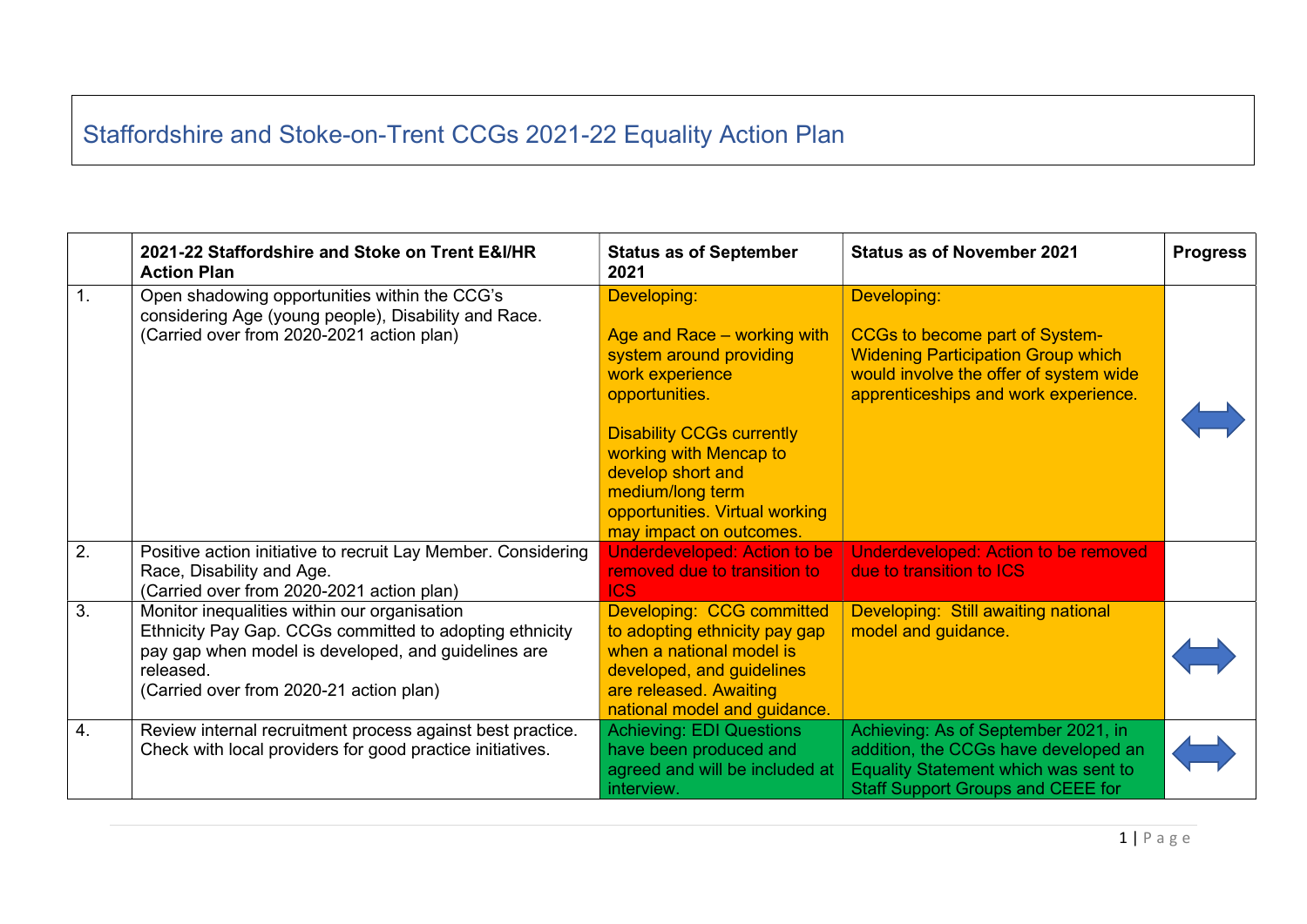|              | Head of HR/OD to work with system partners to establish<br>best practice and review current recruitment processes.<br>Carried over from 2020-2021 action plan)                                                                  | There are Six High Level<br>Actions, which the system<br>has agreed to implement.                                                                                                                        | feedback. The statement process is<br>now part of recruitment materials.                                                                                                            |  |
|--------------|---------------------------------------------------------------------------------------------------------------------------------------------------------------------------------------------------------------------------------|----------------------------------------------------------------------------------------------------------------------------------------------------------------------------------------------------------|-------------------------------------------------------------------------------------------------------------------------------------------------------------------------------------|--|
| 5.           | Gender Pay Gap                                                                                                                                                                                                                  |                                                                                                                                                                                                          |                                                                                                                                                                                     |  |
| a            | Check for any gender bias in the CCGs recruitment,<br>information, and appointment processes. Monitor<br>applicants by Gender and report outcome in 2020/2021<br>GPG Report.                                                    | Achieving: produced GPG<br>report and published on<br>website.                                                                                                                                           | Achieving: produced GPG report and<br>published on website.                                                                                                                         |  |
| $\mathsf{b}$ | Check for any gender bias in the uptake of training offers<br>and other development processes. Monitor take up by<br>Gender and look to remedy this where relevant and report<br>outcome or update in the 2020/2021 GPG Report. | <b>Developing: Equality</b><br>monitoring for all non-<br>mandated training introduced<br>from August 2021. Data and<br>analysis to be included in<br><b>2021 Workforce Diversity</b><br>Profile Report. | Developing: Equality monitoring for all<br>non-mandated training introduced from<br>August 2021. Data and analysis to be<br>included in 2021 Workforce Diversity<br>Profile Report. |  |
| $\mathbf{C}$ | Identify possibilities for a system wide approach to the<br>Gender Pay Gap.                                                                                                                                                     | Developing: To be<br>discussed. Look to include as<br>agenda item at System EDI<br><b>Reference Group Meeting</b><br>28th Sept.                                                                          | Developing: Ongoing, September 2021<br><b>EDI Reference Group Meeting was</b><br>cancelled. To be discussed at future<br>meeting.                                                   |  |
| 6.           | <b>Complete Disability Confident Committed Accreditation</b><br>Requirements - Level 1                                                                                                                                          |                                                                                                                                                                                                          |                                                                                                                                                                                     |  |
|              | 1. Ensure your recruitment process is inclusive and<br>accessible.                                                                                                                                                              | Achieving: Equality<br>statement developed to be<br>included in recruitment<br>process and to published on<br>websites.                                                                                  | Achieving: Equality statement<br>developed to be included in recruitment<br>process and to published on websites.                                                                   |  |
|              | 2. Communicate and promote vacancies.                                                                                                                                                                                           | <b>Achieving: All vacancies</b><br>advertised internally and<br>externally at the same time.                                                                                                             | Achieving: All vacancies advertised<br>internally and externally at the same<br>time.                                                                                               |  |
|              | 3. Offer an interview to disabled people who meet the<br>criteria.                                                                                                                                                              | Achieving: Guaranteed<br>interview scheme adopted by<br>CCGs.                                                                                                                                            | Achieving: Guaranteed interview<br>scheme adopted by CCGs.                                                                                                                          |  |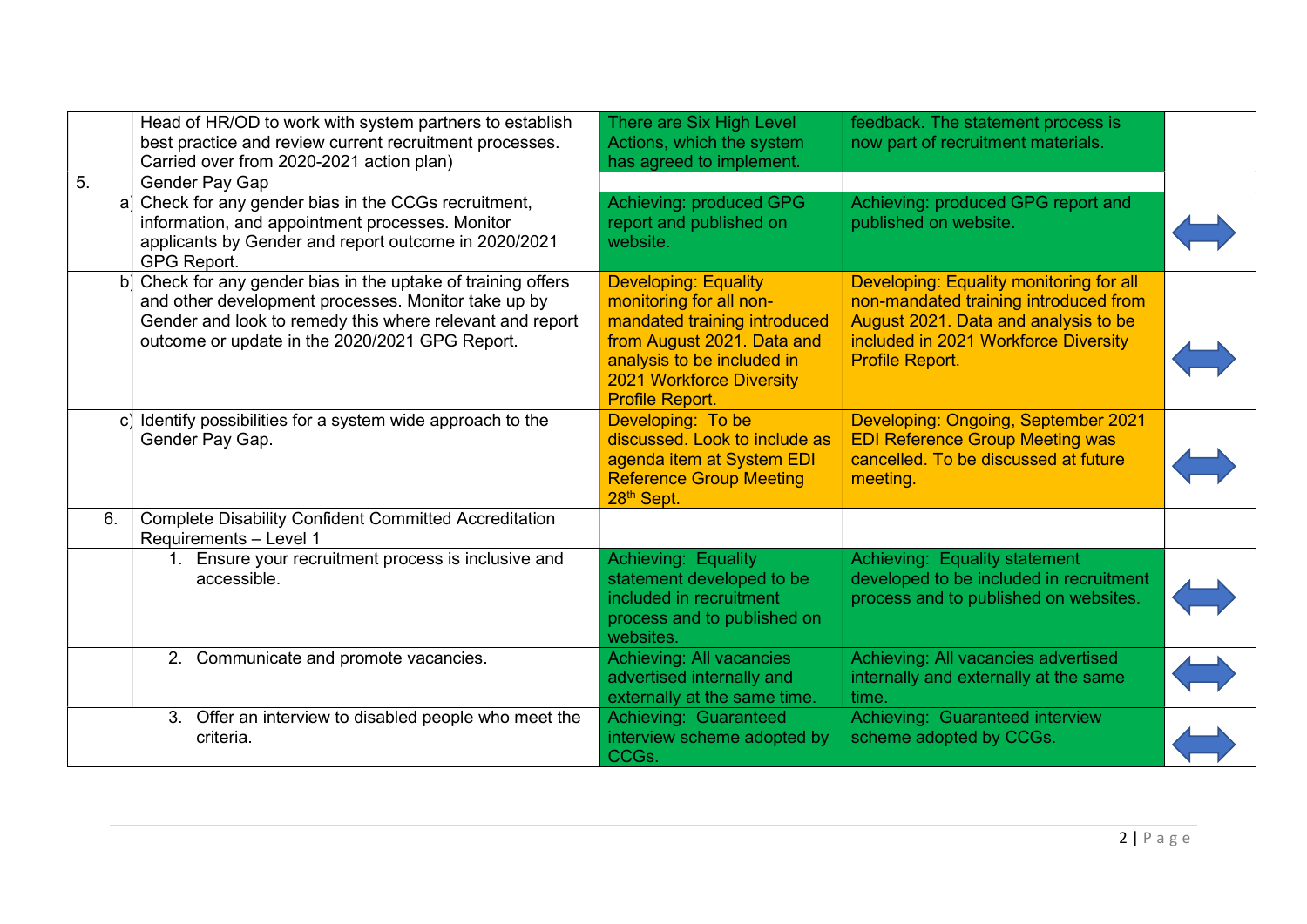|    | 4. Anticipate and provide reasonable adjustments as<br>required.                                                                                                                                                                                                                                                                                                                                                                                                                          | <b>Achieving: Reasonable</b><br>Adjustments embedded<br>within recruitment policies<br>and process.                                                                                                                                | Achieving: Reasonable Adjustments<br>embedded within recruitment policies<br>and process.                                                                                                                                                                                                                                      |  |
|----|-------------------------------------------------------------------------------------------------------------------------------------------------------------------------------------------------------------------------------------------------------------------------------------------------------------------------------------------------------------------------------------------------------------------------------------------------------------------------------------------|------------------------------------------------------------------------------------------------------------------------------------------------------------------------------------------------------------------------------------|--------------------------------------------------------------------------------------------------------------------------------------------------------------------------------------------------------------------------------------------------------------------------------------------------------------------------------|--|
|    | 5. Support any existing employees who acquires a<br>disability or long-term health condition, enabling<br>them to stay in work                                                                                                                                                                                                                                                                                                                                                            | Achieving 1 <sup>st</sup> line managers<br>receiving training from<br><b>CSU/HR Zena Richards,</b><br><b>Access to Occupational</b><br>Health, Care First, System<br>Psychotherapy Health and<br>Wellbeing Hub, Access to<br>Work. | Achieving 1 <sup>st</sup> line managers receiving<br>training from CSU/HR Zena Richards,<br><b>Access to Occupational Health, Care</b><br>First, System Psychotherapy Health and<br>Wellbeing Hub, Access to Work.                                                                                                             |  |
|    | Complete 1 of 9 of the activities that will make a difference<br>for disabled people Work experience, Work Trials, Paid<br>employment (permanent or fixed term), Apprenticeships,<br>Job shadowing opportunities, traineeships, Paid internships<br>and supported internships, Student Placements,                                                                                                                                                                                        | Developing: CCGs are<br>working with Mencap to<br>develop short and<br>medium/long term<br>opportunities. Virtual working<br>may impact on outcomes.                                                                               | Developing: Temporarily paused due to<br>agile working until March 2022. Issues<br>with providing support to participants<br>whilst working virtually.<br><b>CCGs to become part of System-</b><br><b>Widening Participation Group which</b><br>would involve the offer of system wide<br>apprenticeships and work experience. |  |
| 7. | Midlands EDI Strategy & Six High Impact Actions on race<br>inclusion (and other underrepresented groups) - ICS<br>Equality, Diversity and Inclusion (EDI) HRD/EDI Leads<br>Group - group needs to decide if there is to be one action<br>plan, or individual organisational plans and an overarching<br>system plan, all of which need to be finalised by 30th June<br>2021. The sub-group will monitor the system's assurance<br>that organisations are delivering against the strategy. | Achieving: Six High Impact<br>Actions agreed and being<br>implemented at an<br>organisational and system<br>level. Sub-group has been<br>established. Monitoring<br>arrangements in place.                                         | Achieving: These have been updated as<br>per individual organisation updates and<br>agreements of grading at last<br>HR/OD/EDI Group meeting. These will<br>be submitted to the Regional team in<br>November 2021.                                                                                                             |  |
|    | Action 1 Ensure Executive Senior Managers own the<br>agenda.<br>Ensure ESMs own the agenda, as part of culture changes<br>in organisations, with improvements in BAME                                                                                                                                                                                                                                                                                                                     | <b>Developing</b><br><b>CEEE monthly meeting</b><br>include as an agenda item<br>representative from Ethnic                                                                                                                        | <b>Developing: Executive Director Lead</b><br>(Sally Young). Waheed Abassi is the<br><b>Executive sponsor CCG Ethnic Diverse</b><br>Group and will be for the CCG<br><b>Disability/Neuro-Diversity Group.</b>                                                                                                                  |  |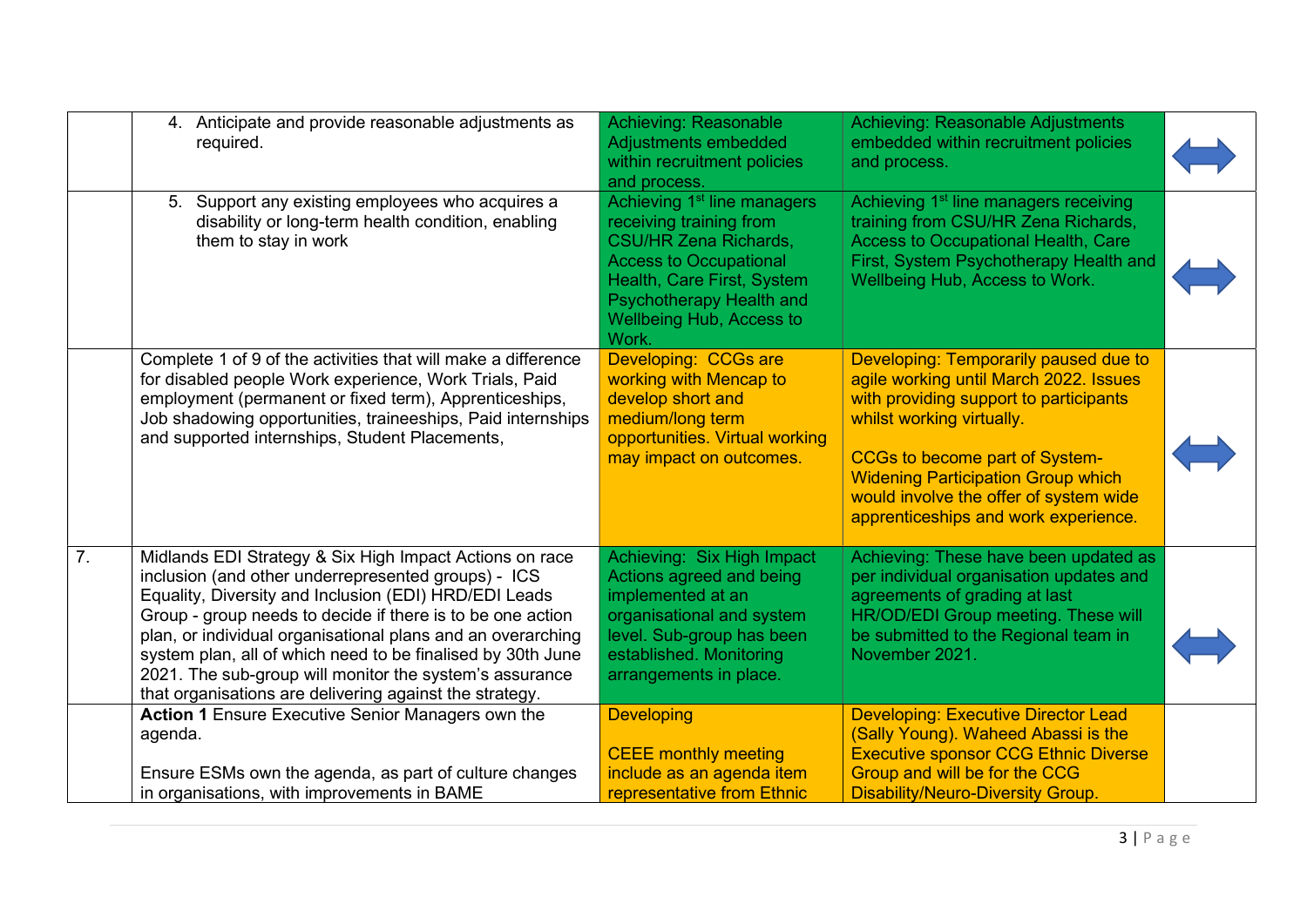| representation (and other under-represented groups) as<br>part of objectives and appraisal by:<br>a) Setting specific KPIs and targets linked to<br>recruitment<br>b) KPIs and targets must be time limited, specific and<br>linked to incentives or sanctions                                                                                                                                                                                                                                                                                                                                                                                                                                                                                                                                                                                                                                                                           | Diverse Group who have an<br><b>Executive Lead.</b><br><b>CCGs Staff Development</b><br>a)<br>Day - Staff updated on<br><b>System WREI Strategy</b><br>and High Level Actions.<br>CCGs have signed up to<br>the Disability Confident<br>Committed.<br>b) CCGs also working with<br>system to develop KPI's and<br>targets | a&b) All interview panel members will<br>have had to undertaken Unconscious<br>Bias training. All staff have to attend<br><b>Mandatory Invisible Disabilities training</b><br>and all new staff have to attend Equality<br>and Inclusion induction session. CCGs<br>have introduced mandatory EDI<br>questions on all interviews. CCGs have<br>included Equality statement on all<br>CCGs job adverts for new applicants. |  |
|------------------------------------------------------------------------------------------------------------------------------------------------------------------------------------------------------------------------------------------------------------------------------------------------------------------------------------------------------------------------------------------------------------------------------------------------------------------------------------------------------------------------------------------------------------------------------------------------------------------------------------------------------------------------------------------------------------------------------------------------------------------------------------------------------------------------------------------------------------------------------------------------------------------------------------------|---------------------------------------------------------------------------------------------------------------------------------------------------------------------------------------------------------------------------------------------------------------------------------------------------------------------------|---------------------------------------------------------------------------------------------------------------------------------------------------------------------------------------------------------------------------------------------------------------------------------------------------------------------------------------------------------------------------------------------------------------------------|--|
| Action 2 Introduce a system of 'comply or explain' to<br>ensure fairness during interviews.<br>Organisational deliverables/specific steps to be taken to<br>implement this action<br>2.1 As a minimum, partner Trusts will undertake random<br>checks on diversity of panels to report to the People,<br>Culture and Inclusion Board on a quarterly basis<br>2.2 Development of a culture of inclusive recruitment as a<br>system to be the priority focus<br>2.3 Development of network of Inclusive Recruitment<br>Guardians across system to support application through<br>partner bodies, with the support of a training package<br>2.4 All Trusts to introduce Inclusive Recruitment Guardians<br>in selection interviews and to develop an incremental<br>approach to the phased extension of this through<br>organisation bandings. Good practise sharing approach<br>with other system partners for adoption where appropriate. | Developing: To be<br>developed alongside system<br>action plan.                                                                                                                                                                                                                                                           | Developing: CCGs do support the<br>system approach and have adopted (as<br>of 11 October) that all interview panel<br>members will have had to undertake<br>Unconscious Bias training. CCGs have<br>introduced mandatory EDI questions on<br>all interviews.                                                                                                                                                              |  |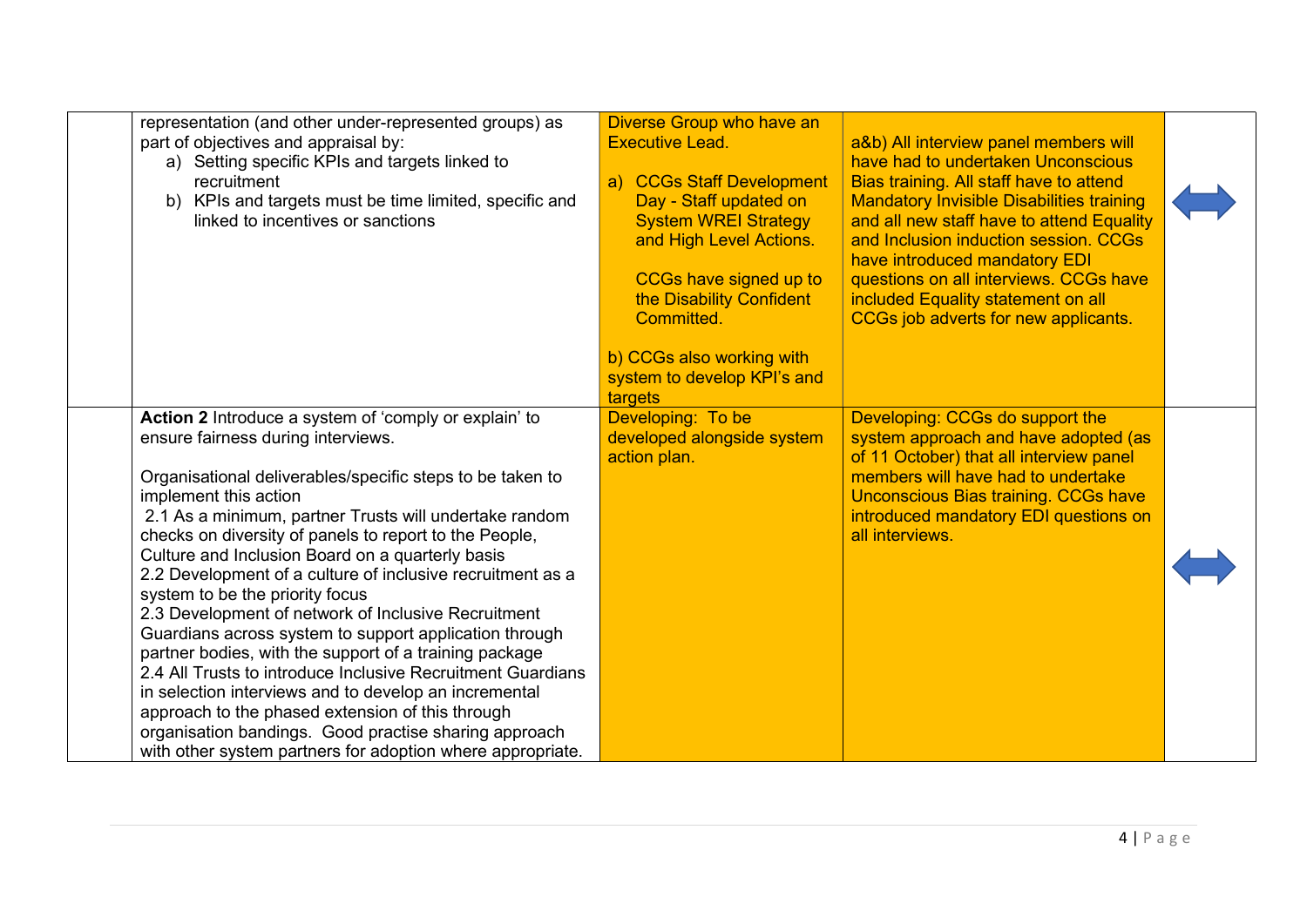| 2.5 Programme of development to support Inclusive<br>Recruitment - share any existing good practise e.g.<br>inclusive recruitment pack<br>2.6 Work with pilot organisation (SCC) to review the use of<br>Artificial Intelligence (AI) software to support inclusive<br>recruitment and consider wider pilot in 2022.                                                                                                                                 |                  |                                                                                                                                                                                                                                                                                                                                                                                                                          |                                                                                                                                                                                                                                                                                                                                                                                                                                   |  |
|------------------------------------------------------------------------------------------------------------------------------------------------------------------------------------------------------------------------------------------------------------------------------------------------------------------------------------------------------------------------------------------------------------------------------------------------------|------------------|--------------------------------------------------------------------------------------------------------------------------------------------------------------------------------------------------------------------------------------------------------------------------------------------------------------------------------------------------------------------------------------------------------------------------|-----------------------------------------------------------------------------------------------------------------------------------------------------------------------------------------------------------------------------------------------------------------------------------------------------------------------------------------------------------------------------------------------------------------------------------|--|
| <b>Action 3 Organise talent panels.</b><br>Organise talent panels to:<br>a) Create a 'database' of individuals by system who are<br>eligible for promotion and development opportunities such<br>as Stretch and Acting Up assignments must be advertised<br>to all staff<br>b) Agree positive action approaches to filling roles for<br>under-represented groups<br>c) Set transparent minimum criteria for candidate selection<br>into talent pools |                  | Developing: To be<br>developed alongside system<br>action plan.                                                                                                                                                                                                                                                                                                                                                          | Developing:<br>(a,b&c) CCGs will continue to support<br>the development of the system<br>approaches.<br>CCGs would want to support the Pilot to<br>review the use of Artificial Intelligence<br>(AI) software to support inclusive<br>recruitment and consider wider pilot in<br>2022.<br>CCGs are already a part of the High<br><b>Potential Scheme (HPS)</b>                                                                    |  |
| Action 4 Enhance equality, diversity, and inclusion<br>support.<br>Enhance EDI support available to:<br>a) Train organisations and HR policy teams on how to<br>complete robust / effective Equality Impact Assessments of<br>recruitment and promotion policies<br>b) Ensure that for Bands 8a roles and above, hiring<br>managers include requirement for candidates to<br>demonstrate EDI work / legacy during interviews.                        | Achieving:<br>b) | a) Continue to deliver the<br><b>CCGs robust equality</b><br>impact Equality, Health<br>Inequality Impact and<br><b>Risk Assessment process</b><br>which includes<br>Governance, monitoring,<br>one to one and/or team<br>training and support in<br>completing relevant and<br>proportionate<br>assessments.<br><b>CCGs have developed</b><br>equality related interview<br>questions for all Bands,<br>these have been | Achieving:<br>c) Continue to deliver the CCGs robust<br>equality impact Equality, Health<br>Inequality Impact and Risk<br>Assessment process which includes<br>Governance, monitoring, one to one<br>and/or team training and support in<br>completing relevant and<br>proportionate assessments.<br>CCGs have developed equality related<br>interview questions for all Bands, these<br>have been approved by Governing<br>Body. |  |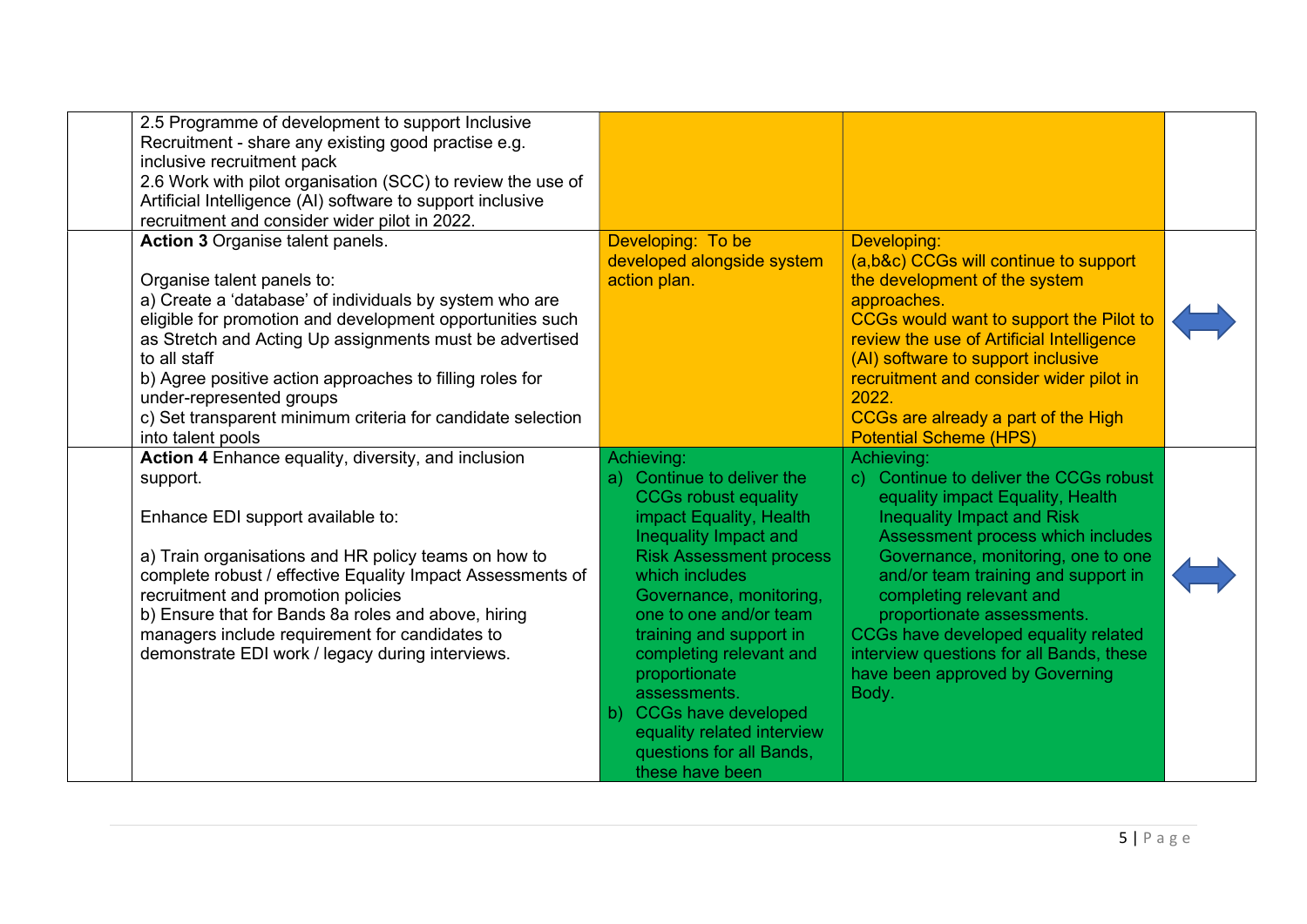|    |                                                                                                                                                                                                                                                                                                                                                                                                                                                                                                                                      | approved by Governing<br>Body.                                                                                                                                                         |                                                                                                                                                                                                                                                                                                                                                                      |  |
|----|--------------------------------------------------------------------------------------------------------------------------------------------------------------------------------------------------------------------------------------------------------------------------------------------------------------------------------------------------------------------------------------------------------------------------------------------------------------------------------------------------------------------------------------|----------------------------------------------------------------------------------------------------------------------------------------------------------------------------------------|----------------------------------------------------------------------------------------------------------------------------------------------------------------------------------------------------------------------------------------------------------------------------------------------------------------------------------------------------------------------|--|
|    | <b>Action 5</b> Overhaul interview processes.<br>Overhaul interview processes to incorporate:<br>a) Training on good practice with instructions to hiring<br>managers to ensure fair and inclusive practices are used<br>b) Ensure adoption of values based shortlisting and<br>interview approach<br>c) Consider skills-based assessment such as using<br>scenarios<br><b>System Mitigating Action</b><br>It requires longer timescales for such an extensive exercise<br>and to allow the organisation to embark on a step change. | Developing: To be<br>developed alongside system<br>action plan.                                                                                                                        | Developing: To be developed alongside<br>system action plan.<br><b>CCGs have incorporated EDI interview</b><br>questions for all posts at all levels.<br><b>INCLUDE Equality Statement</b>                                                                                                                                                                           |  |
|    | This could be considered as part of a system approach.<br>Action 6 Adopt resources, guides, and tools for productive<br>conversations about race.<br><b>System Mitigating Action</b><br>Commit too and work with system partners to achieve<br>agreed shared aims, practices and functions                                                                                                                                                                                                                                           | Developing: Held Staff<br>Development Day around the<br><b>CCGs and systems approach</b><br>to Equality Diversity and<br>Inclusion. This is ongoing at<br><b>CCG and system level.</b> | Achieving: Promotion of "Being<br>comfortable about being uncomfortable<br>about race" workshop which is part of<br>the 100 Days Transitional Change<br>Programme.<br>CCGs allocated 40 places, including:<br><b>Executive Directors, Managing</b><br>Directors, Deputy Directors, all Heads of<br>Services, Executive Sponsor and Chair<br>of Ethnic Diverse Group. |  |
| 8. | Model Employer Model - NHS Workforce Race Equality<br>Standard (WRES) leadership strategy.<br>This model outlines the ambitions set by NHS England and<br>NHS Improvement and reflected in the Long Term Plan, for<br>each NHS organisation to set its own target for BME                                                                                                                                                                                                                                                            | Developing: This model is<br>being developed at CCG<br>level and at system level<br>through the 6 high level<br>actions as outlined in Action 7<br>and at regional level through       | Developing: This model is being<br>developed at CCG level and at system<br>level through the 6 high level actions as<br>outlined in Action 7 and at regional level<br>through the Midlands - Workforce Race,<br>Equality, and Inclusion Strategy.                                                                                                                    |  |